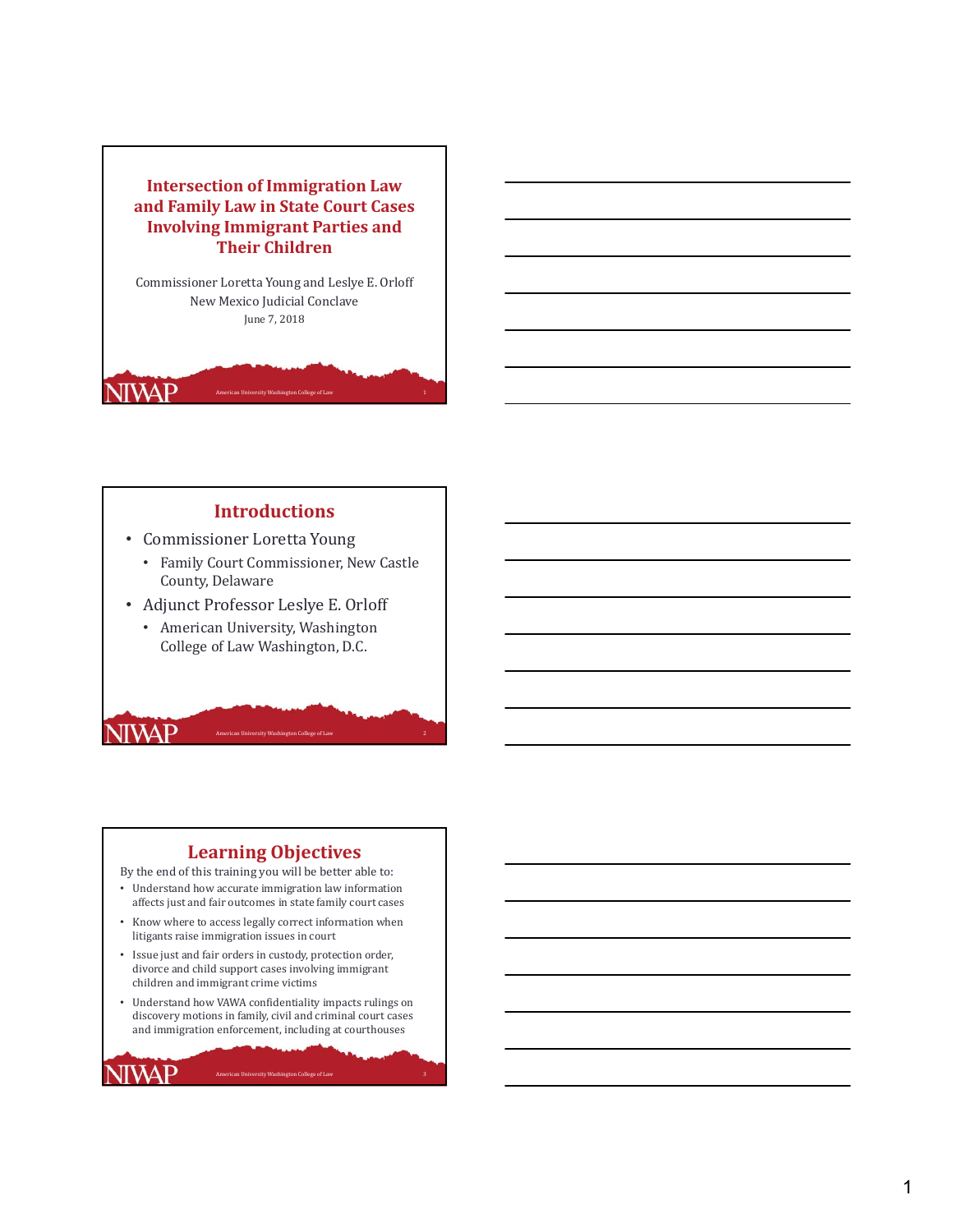





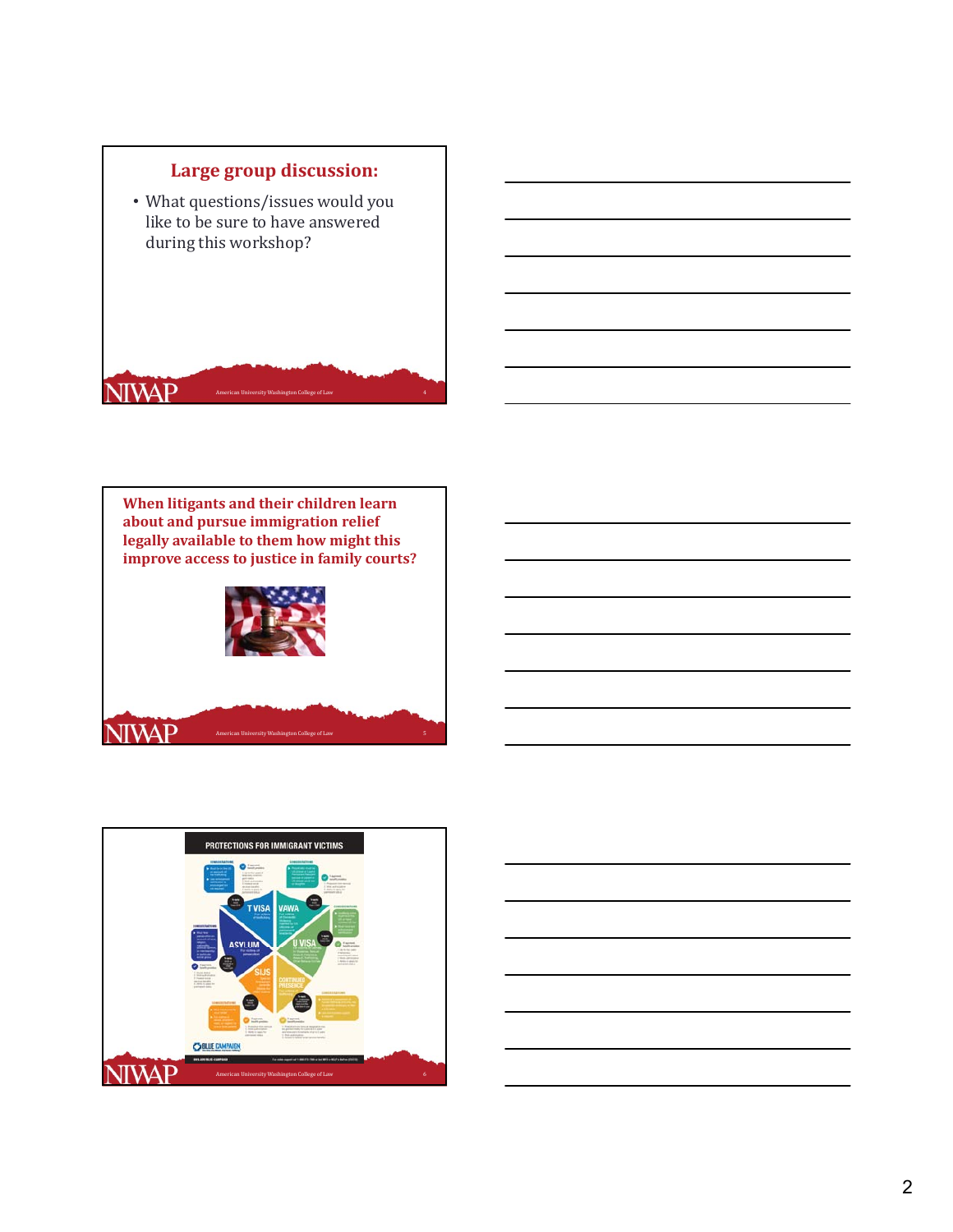

# **Opportunities to Enhance Just Outcomes for Immigrant Victims, Children and Litigants**

• In a range of cases – Protection orders



- Custody
- –Abuse, neglect, abandonment
- Child support
- –Divorce

**NIVAP** 

**NIVAP** 

### **Knowledge of immigration issues is important in family matters**

American University Washington College of Law

- $\blacktriangleright$  Addressing immigration status issues early can
	- $\blacktriangleright$  Improve outcomes in family court cases
	- Prevent or delay issuance of family court orders that cut off a party or child from immigration relief
- $\blacktriangleright$  Family court actions can assist with
	- $\blacktriangleright$  Helpful evidence for an immigration case
	- $\triangleright$  Obtaining from family court judges
		- $\blacktriangleright$  SIJS findings for abused immigrant children
		- $\blacktriangleright$  Certifications in immigrant crime victim's U visa case

.<br>Shington College of Lav

 $\blacktriangleright$  Creative protection order remedies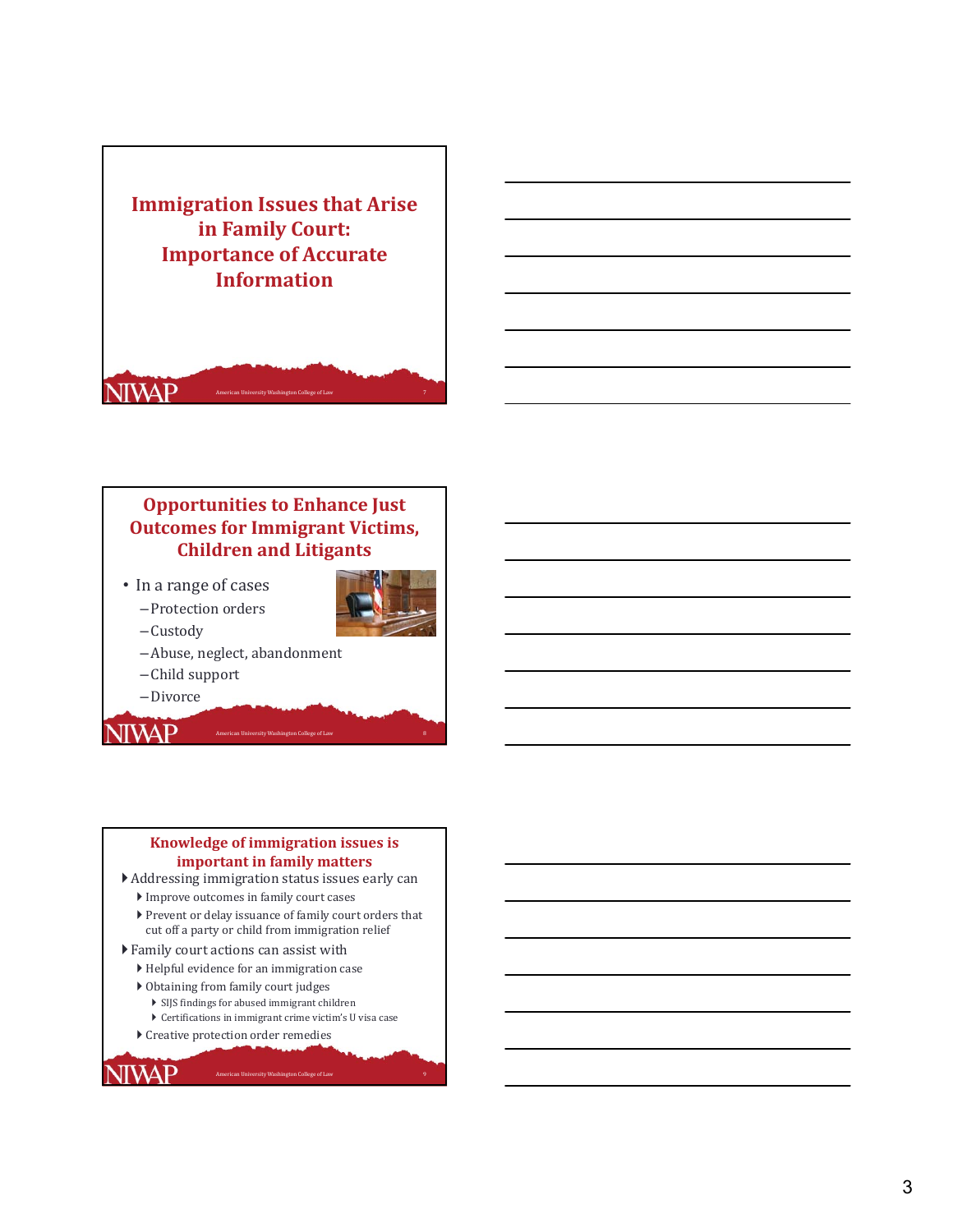### **Impact of State Court Orders on the Immigration Case**

- Specific written orders are helpful to immigration adjudicators and immigrant parties
- Court orders contain evidence of - Abuse, abandonment, neglect

JIWAP

- $-$  Family relationships including marriage
- Divorce can result in an immigrant family member being denied immigration relief
	- Tactic used by perpetrators of spouse, child, elder abuse

American University Washington College of Law 10

• Annulment instead of divorce can set up a spouse for a federal marriage fraud prosecution



# **Protecting Immigrant Mothers Protects Children**

- Immigrant victims who receive help, including immigration relief, child abuse likelihood drops significantly (77% to 23%).
- Children of help seekers 20% less likely to have abuser threaten them
- One third less likely to have abuser threaten to take them away from their mother

Ammar, Orloff, Hass and Dutton, "Children of Battered Immigrant Women: An<br>Assessment of the Cumulative Effects of Violence, Access to Services and Immigrant<br>Status." (September 2004) <u>http://niwaplibrary.wcl.american.edu/p</u>

JIWAP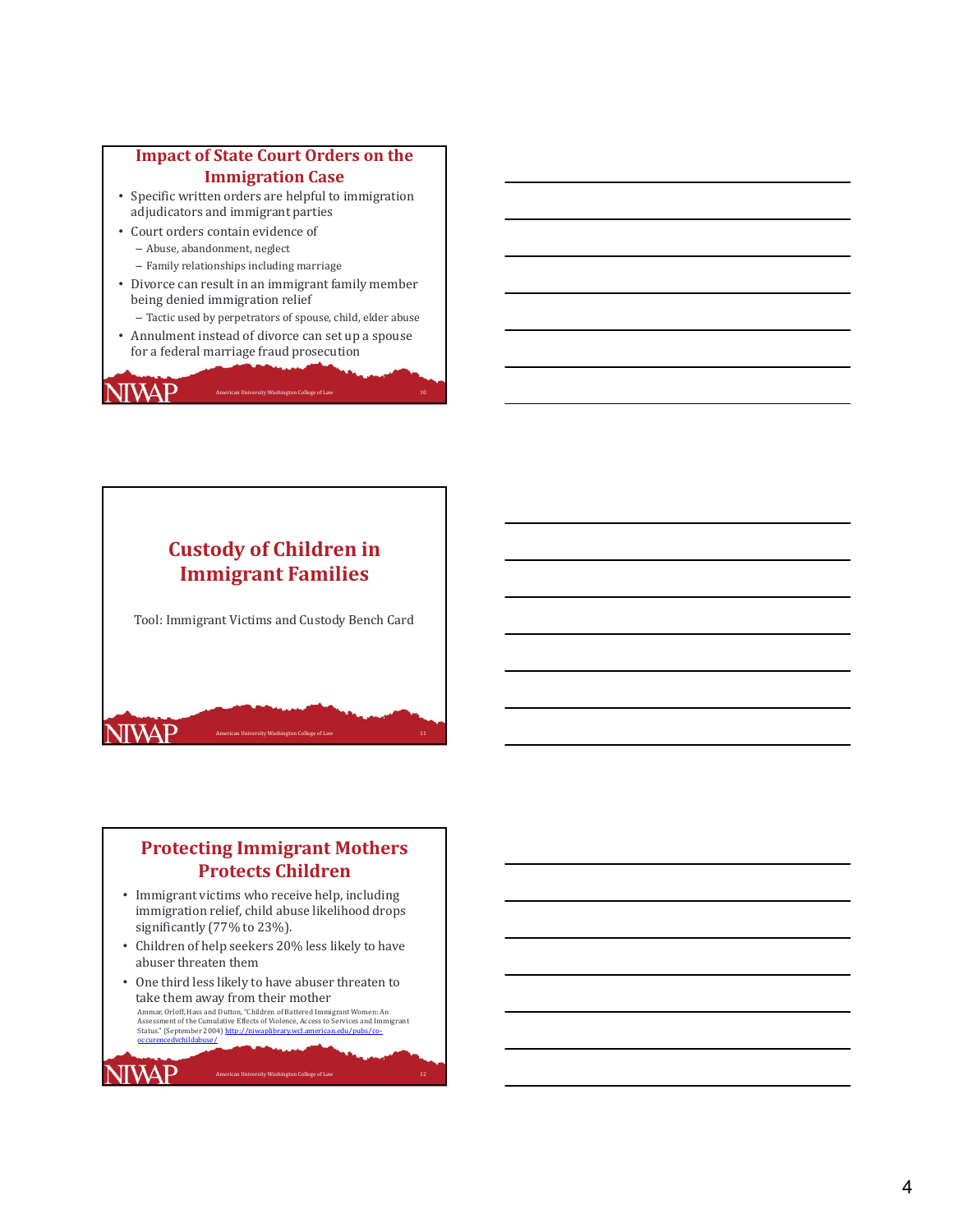### **Is Immigration Status Relevant to Custody?**

- Relevant to: Immigrant crime victim presents evidence of immigration related abuse, power and control suffered
	- Either not filing or withdrawing immigration papers
	- Threats to turn victim in for deportation
	- Part of history of violence

 $-$  Evaluation of parenting skills

- Not relevant to:
	- Core primary caretaker determination
- 
- $-$  Best interests of the child determination
- Requirements regarding custody awards to non-abusive parent

American University Washington College of Law 13 American University Washington College of Law

# ITVAP

### **ABA Center on Children & The Law**

- "Parties should not be able to raise, and courts should not consider, immigration status of domestic violence victims and their children in civil protection order, custody, divorce or child support proceedings."
- "Batterers whose victims are immigrant parents use threats of deportation to avoid criminal prosecution for battering and to shift the focus of family court proceedings away from their violent acts... When the judicial system condones these tactics, children suffer."
- "This ... will ensure that children of immigrant domestic violence victims will benefit from ... laws (like presumptions against awarding custody or unsupervised visitation to batterers) in the same manner as all other children."

.<br>Notwer Washington College of Law

# WAP

IWAP

### **Myth vs. Fact: Parents without Legal Immigration Status Myth** 1. Deportation is imminent 2. Parent is likely to flee U.S. 2. US citizens and lawful permanent residents are with child 3. The parent has no livelihood **Fact** 1. DHS policies prevent detention/removal of immigrant parents who are crime victims more likely to flee with children, especially when - There have been threats of kidnapping children - They are dual nationals - They travel freely to and from U.S. 3. Abused immigrant parents in family court have a path to immigration relief, work authorization  $\&$ some benefits

4. Legally present parent must have custody in order to file for benefits<br>for child 4. Custody does not affect parent's ability to file for or gain immigration benefits for his children.

American University Washington College of Law 15 (1996) 15 (1997) 15

14

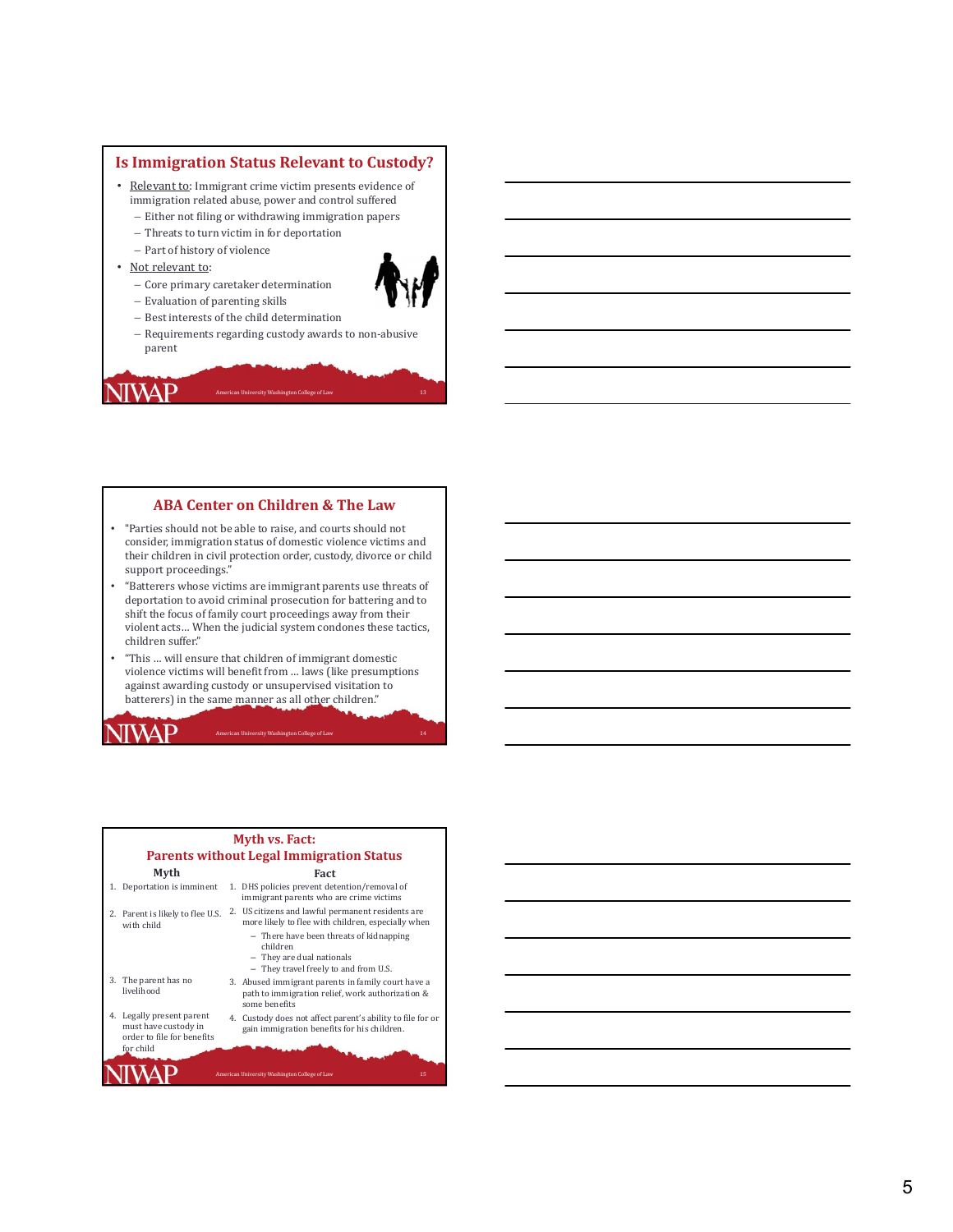### **Immigrant Parents and Child Custody In re Interest of Angelica L., 277 Neb. 984 (2009)**

- Parents have a constitutional right to custody (absent unfitness)
- Applies to all families without regard to:
	- Undocumented immigration status
	- Immigration detention

JIWAP

- Deportation
- Overriding presumption that:
	- Parent‐child relationship is constitutionally protected
	- In children's best interest to stay with/be reunited with their
- parent(s) • Child's best interests is most important
	- A comparison of natural vs. adoptive parent's cultures, countries or financial means is not to be made

American University Washington College of Law 16 (1999) 16 (1999) 16 (1999) 16 (1999) 16 (1999) 16 (1999) 16 (1

# **How to Secure a Detained Parent's Participation in Court (Aug 2013)**

- Detained Parents Directive
	- Bring parents to family court to participate in cases involving children
		- Alternate: Make parents available to participate by video conference
	- Must facilitate court ordered visitation
- Detainee locator system
- https://locator.ice.gov/odls/#/index

### **Case Study**

**American University Washington College of Law** 

Duncan is a naturalized citizen who had been married to Rosa for 5 years. They have two children ages 7 and 3. Rosa fled to the local shelter after Duncan held her against her will for weeks, and broke her arm when she tried to flee. The neighbors called police and when Rosa spoke to police, they took her to the shelter. The children were present during the latest incident of violence and are afraid of their father. Rosa is an undocumented immigrant who has been the primary caretaker of the children, particularly when Duncan leaves the country for extended work. Duncan has filed for custody alleging that Rosa is an unfit mother, because she is an "illegal alien" and unable to provide for the children because she is unable to work or obtain a driver's license.

.<br>American College of Law 1986

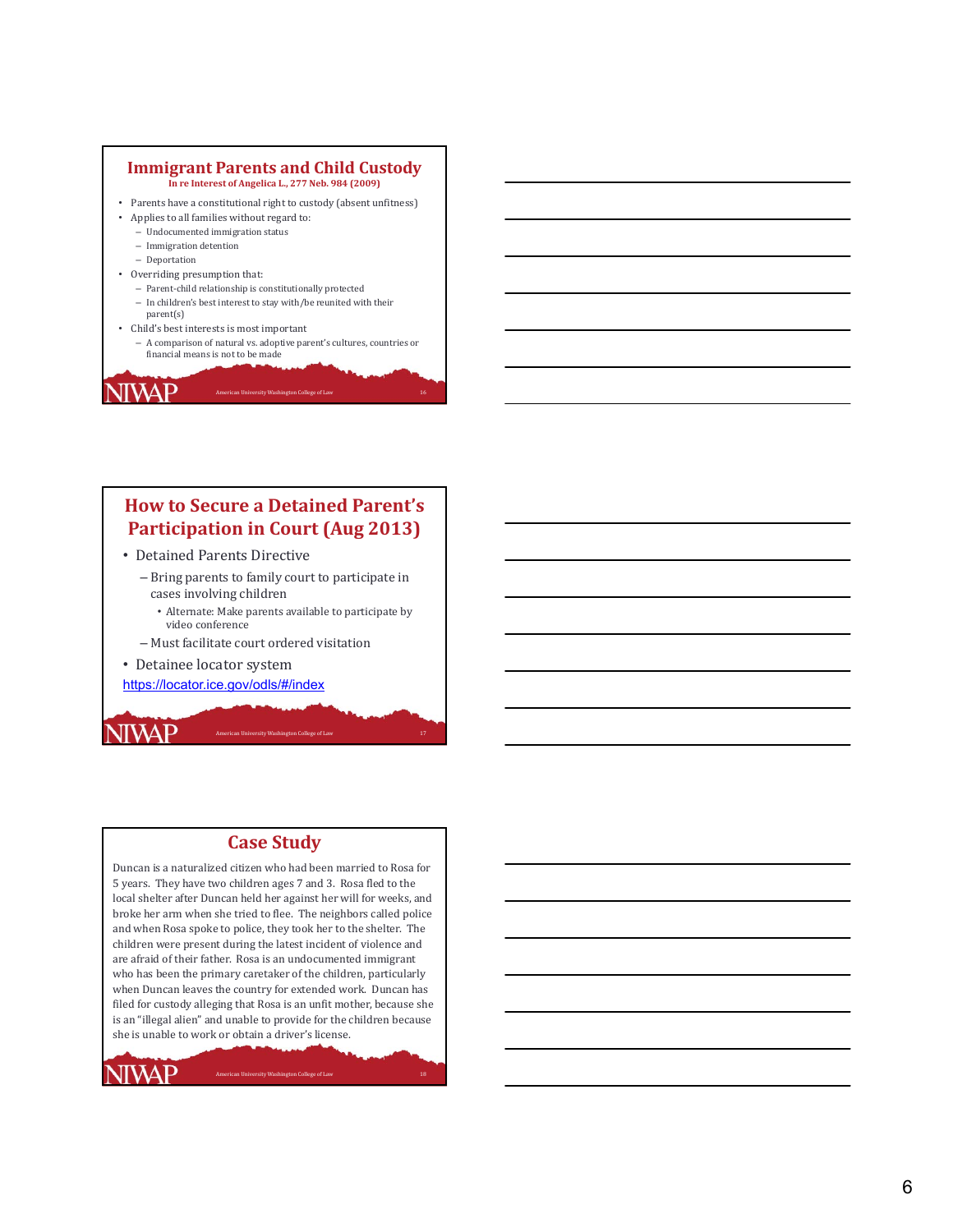

### **Custody Involving Immigrant Parents and/or Immigrant Children**

• Accurate information about immigration status helps judges issue fair rulings in custody cases where immigration status of a parent or child may be raised

• Tools for Judges

**NIVAP** 

- Help avoid reliance on incorrect information provided by parties<br>about immigration status & likelihood of detention or deportation
- $-$  Provide accurate information when needed
- www.niwap.org/go/sji
- $-$  Direct technical assistance to state court judges, commissioners, magistrates, court staff

.<br>American College of Law

- Bench cards, charts, training materials and webinars

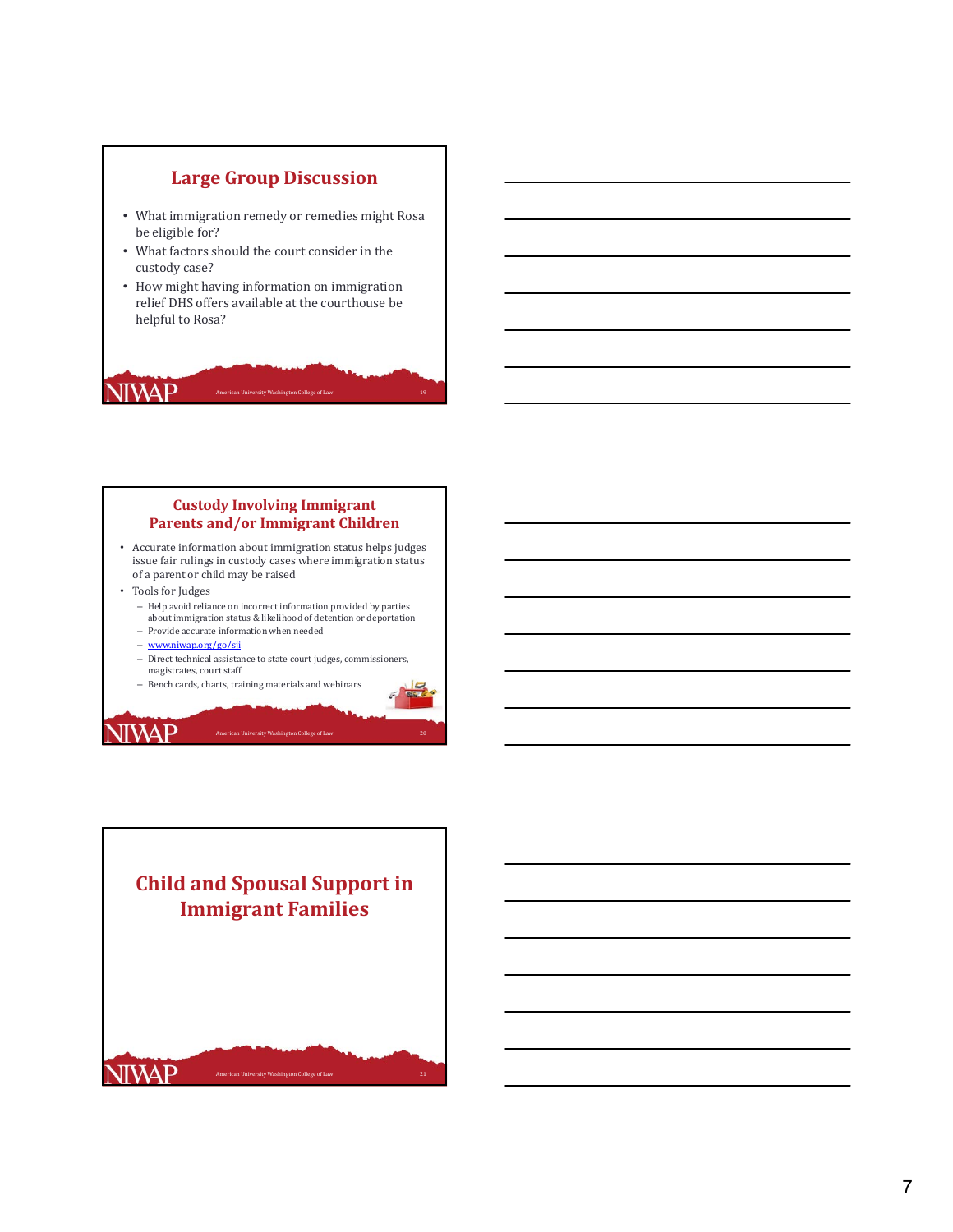### **Immigrant Victims Economic Challenges**

- Economic insecurity significantly prolongs dependency on their abusers (Ingram et al., 2010)
- Citizen & lawful permanent resident spouses can decide when and whether to file immigration papers for spouses/children
- Many forms of visas do not allow spouses and children of visa holders to work in the United States
	- $-$  Employment visas  $(H)$
	- Student visas (F)
	- Diplomatic visas (A)
	- International organizations G)
	- Investor visas (E)
- Immigrant crime victims have limited access to public benefits

IIVAP

### **Affidavit of Support**

American University Washington College of Law 22

- Citizen spouses submit an *Affidavit of Support* in family based immigration cases
- The Affidavit of Support
	- Promise to support the family member for up to 10 years or until they become a US citizen
	- Includes 3 years of tax information, evidence of current employment including self-employment, and proof of income over 125% of poverty

eton College of Lay

- Courts have relied on the Affidavit of Support – To set spousal and child support levels
	- $-$  Enforce affidavits of support as contracts
	- No duty to mitigate

**NIWAP** 

### **Court Ordered Child Support Paid Through the Court**

- Provide a non-citizen parent with a history of child support payments with helpful evidence of good moral character in immigration cases
	- Cancellation of removal
	- Naturalization

NIVAP

- Provides a custodial immigrant parent with evidence of child support helpful in
	- lawful permanent residency cases (avoiding public charge)

.<br>Sity Washington College of Lay

• Court orders maintaining children on non-custodial parent's health insurance important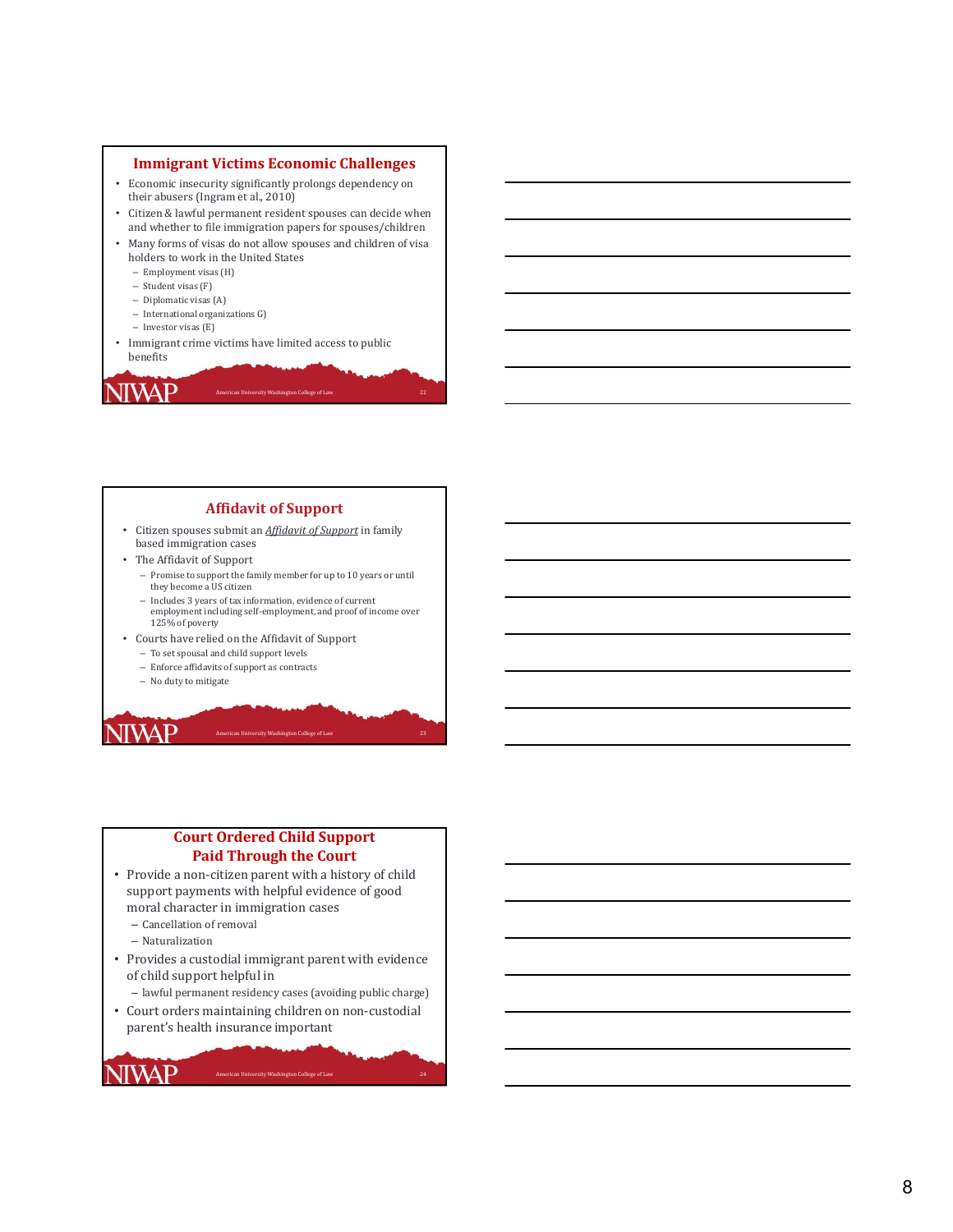### **Child Support and Immigration**

- Criminal convictions for willful failure to pay child support can be deportable theft/fraud related offenses as crimes of moral turpitude
- Lack of legal work authorization is not a valid defense to non-payment of child support
	- Asal v. Asal, 960 P.2d 849, 850 851 (Okla. 1998)
- Courts have found employers who willfully violate wage withholding orders liable to the custodial parent for the amount of child support ordered withheld.
	- State v Filipino, Conn. Super. LEXIS 266 (2000)
	- Belcher v Terry, 420 S.E.2d 909 (1992)
	- Child Support Recovery Srvs., Inc. ex rel S.C. v. Inn at the Waterfront, Inc., 7<br>P3d 63 (Alas. 2000)

American University Washington College of Law 25 (25) 25 (26) 25 (26) 25 (26) 25 (26) 25 (26) 25 (26) 25 (26) 25

# JIWAP

### **Proof of Non‐Custodial Immigrant Parent's Income**

- Undocumented workers can be ordered to pay child support based on Child Support Guidelines and
	- Actual earnings, employer's statements
	- Evidence of earning capacity
	- $-$  Attributed income (e.g. minimum wage)
- Undocumented workers can pay state and federal taxes on income earned using an IRS issued Tax ID number



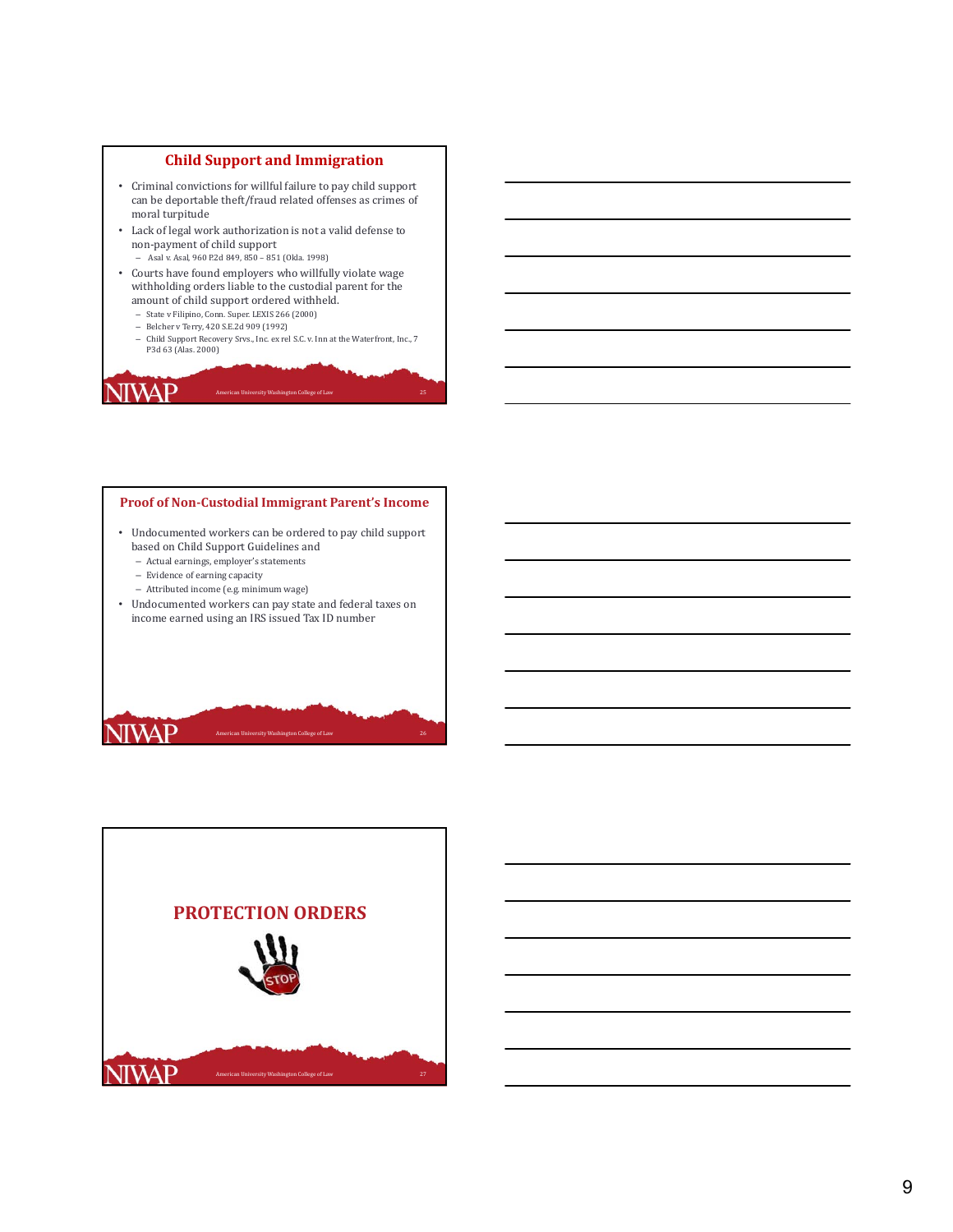

### **Immigration Law's Domestic Violence Definition "Battering** *or* **Extreme Cruelty"**

- Any state crime committed against a family member sufficient for issuance of a protection order including sexual abuse, stalking, threats, attempts *and/or*
	- $-$  Emotional abuse
	- $-$ Economic abuse
	- Using children
	- Deportation threats and immigration-related abuse
	- Intimidation
	- Social isolation
	- Degradation
	- Possessiveness
	- Harming pets
	- Coercive control

**WAP** 

JIWAP

# **Protection Orders**

.<br>The University Washington College of Law 2014

- All persons are eligible to receive civil protection orders without regard to the immigration status of any party or child
- Protection order issuance = does not directly impact perpetrator's immigration status
- A conviction *or finding* of violation of the "*protection against* abuse provisions" of a protection order = - deportable offense
- Immigrant victims and their children benefit from creative protection order remedies using the state catchall provisions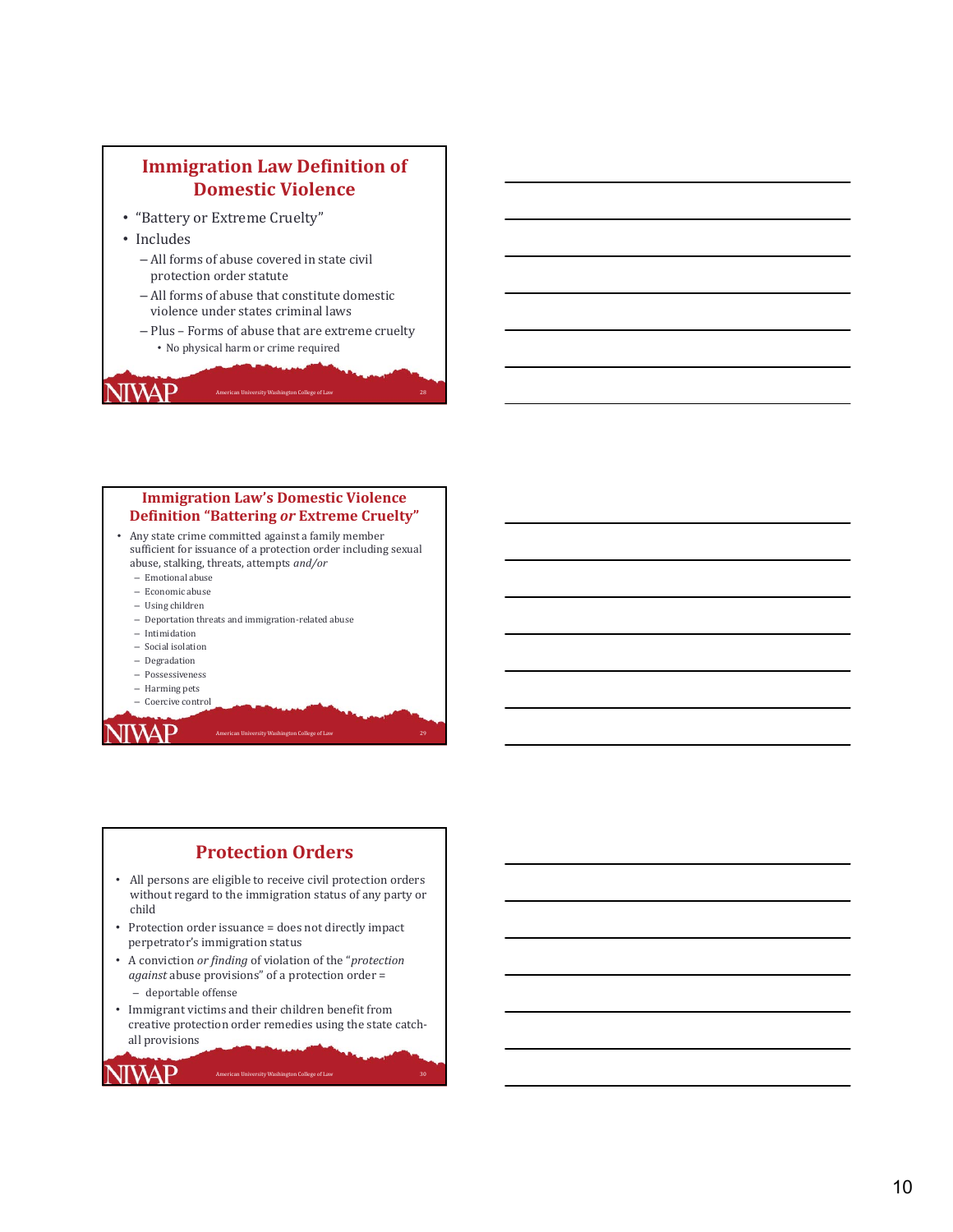# **Issuance of Mutual Protection Orders**

### New Mexico - §40-13-5(D) NMSA

"A mutual order of protection shall be issued only in cases where both parties have petitioned the court and the court makes detailed findings of fact indicating that both parties acted primarily as aggressors and that neither party acted primarily in self-defense."

American University Washington College of Law 31

# **NIVAP**

**NIVAP** 

**NIVAP** 

# **Effect of Protection Order Issued Against Immigrant Victims**

- Can pose serious safety concerns for immigrant victims
- Increases perpetrators power and coercive control
	- $-$  Victim is one step away from deportation
	- $-$  A violation of a protection order is a deportable offense • Findings enough – conviction not required
- Perpetrators who are successful in convincing courts to issue protection orders
	- Often successful in obtaining findings that the victim violated the order

**American University Washington College of Law** 

### **Effects of "No Findings" Protection Orders**

- Can allow the abuser to keep his firearms
- Increase danger to a survivor and her children
- Undermine state laws regarding domestic violence and custody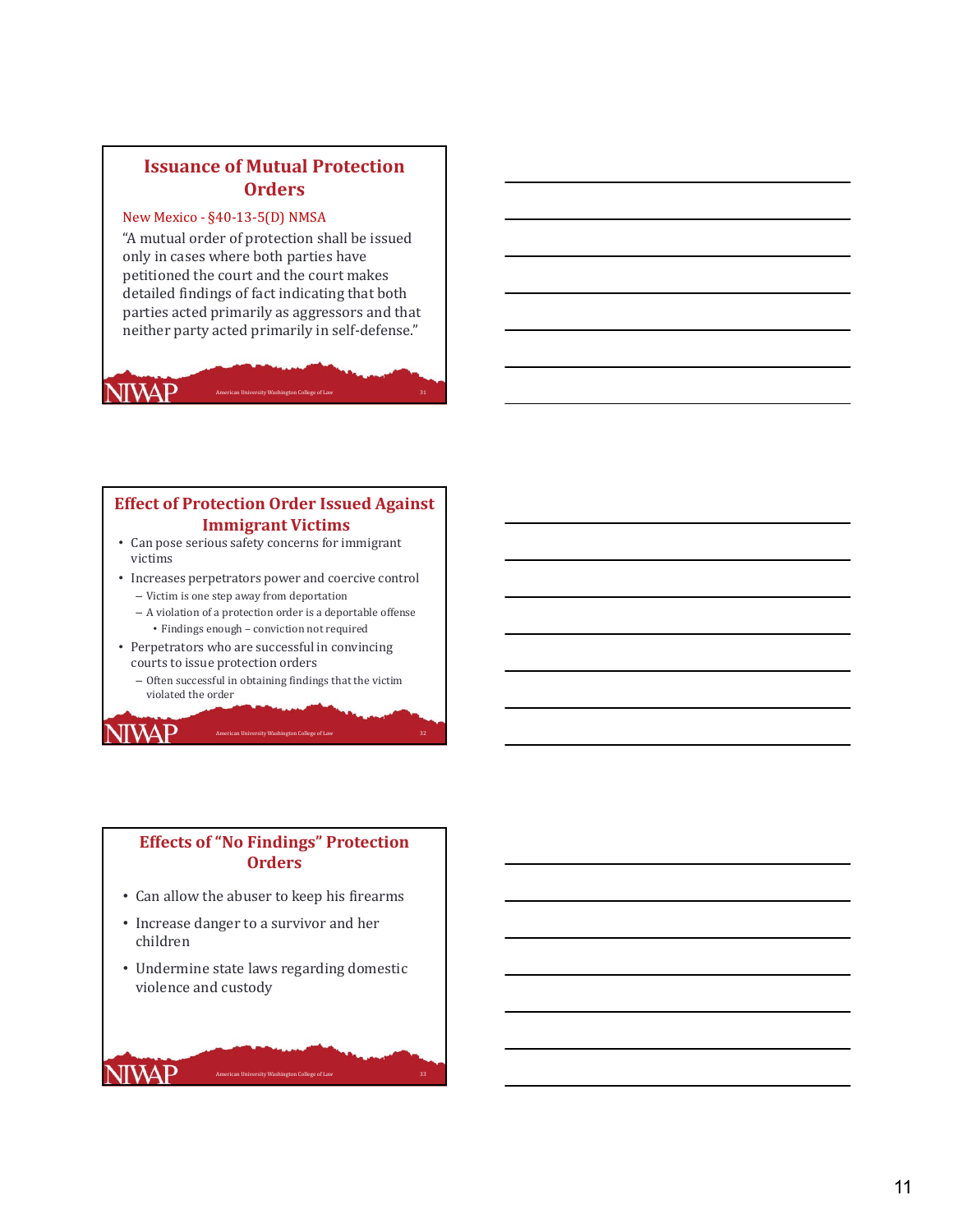



# **Use Creative Remedies to…**

.<br>Am College of Lav

- Stop immigration related abuse
- Protect victims still living with their abusers
- Obtain documents the victim needs for an immigration case or for care of child
- Deter parental kidnapping
- Child/Spousal support
	- Affidavit of support
- Health insurance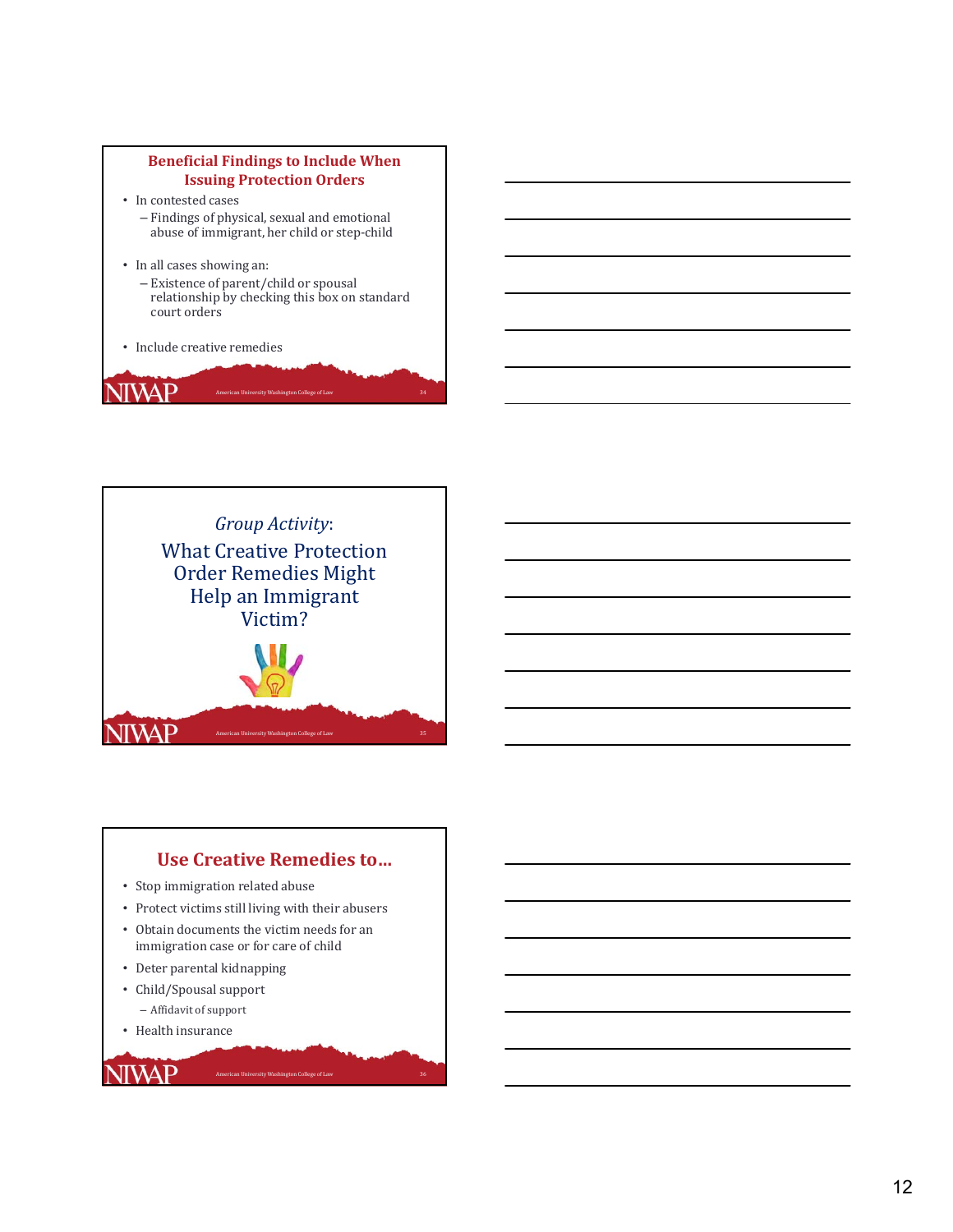### **Creative Protection Order Remedies**

- Catch all provisions in civil protection order statutes. opportunity to offer relief designed to help:
	- Curb future abuse, harassment
	- $-$  Interfere with abuser/perpetrators ability to exert power and/or coercive control
	- Offer victim remedy-relief for past abuse
	- Help victim overcome victimization and build new post abuse life
- Nexus with victimization

JIWAP

• Opportunity for courts to counter immigration related abuse and order culturally helpful remedies

American University Washington College of Law 37

# **Victims Who Stay: Full Contact Protection Orders**

- No state's protection order statute requires separation of the parties
- In virtually every state victims cannot violate their own protection orders
	- Contrary to statutory intentions; and
	- Against public policy to prosecute abused women for complicity in violating their own orders.
- Provisions
	- No abuse – Counseling
	-

**ITVAP** 

# **Using Catch ‐all Provisions to Stop Immigration Related Abuse**

American University Washington College of Law

- Defendant must obtain prior court approval before contacting any government agency (immigration officials, CPS, IRS, Welfare, etc.) concerning the petitioner except
	- Police emergency
	- Subpoena

**JIWAP** 

• Cooperate in and not withdraw any case he has filed for petitioner with immigration authorities (e.g. work visa holders, family based applications)

.<br>Am College of La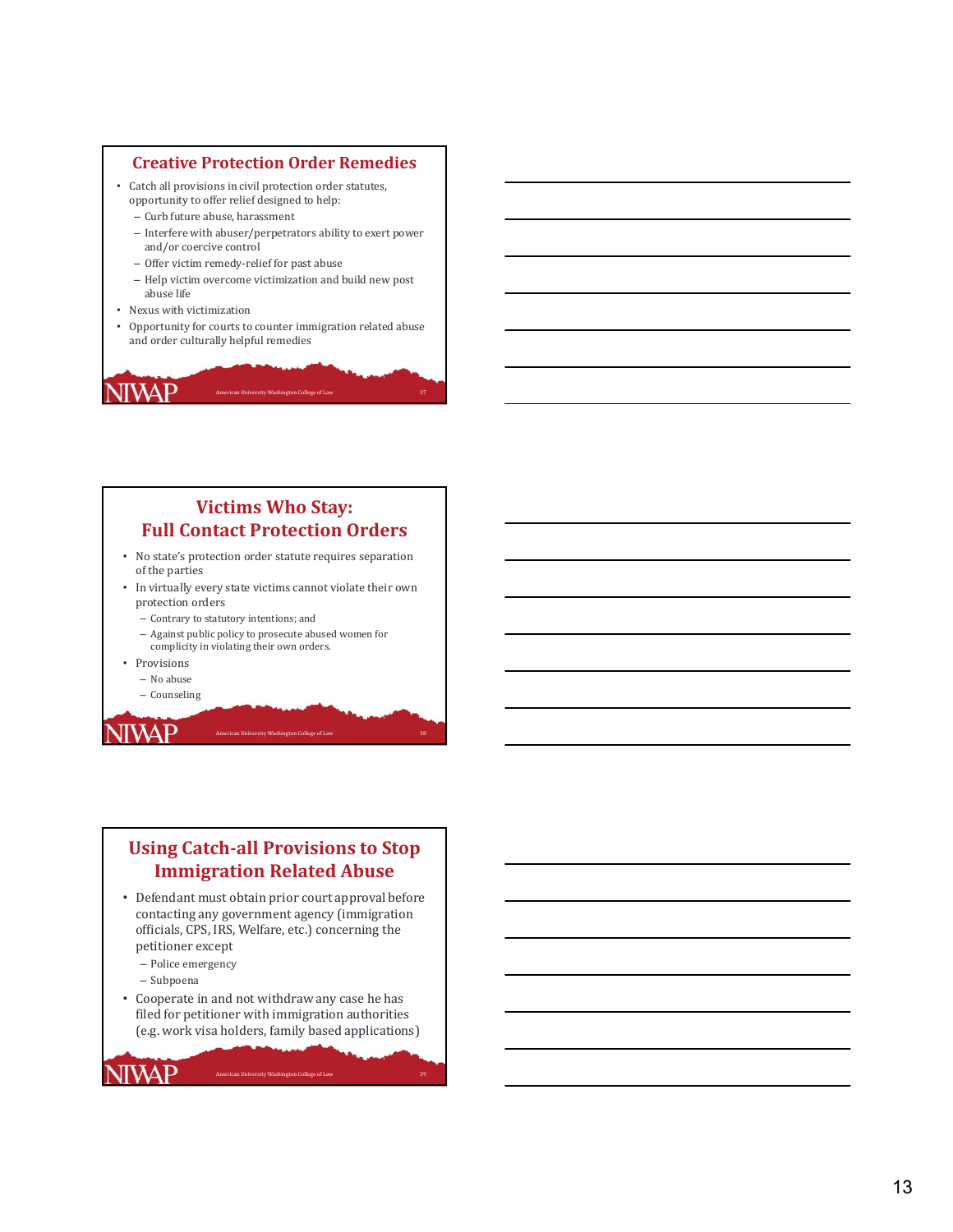# **Remedies That Help a Victim's Immigration Application**

- Turn over documents/evidence in abuser's control needed for the victim's immigration case.
- What might some of those documents be?





# **Provisions that Deter Parental Kidnapping**

- Not remove the children from the court's jurisdiction
- Turn over passports of parties and/or children
- Sign statement that no visa or passport should be issued to children absent court order

American University Washington College of Law 42

• Supervised visitation

• Bond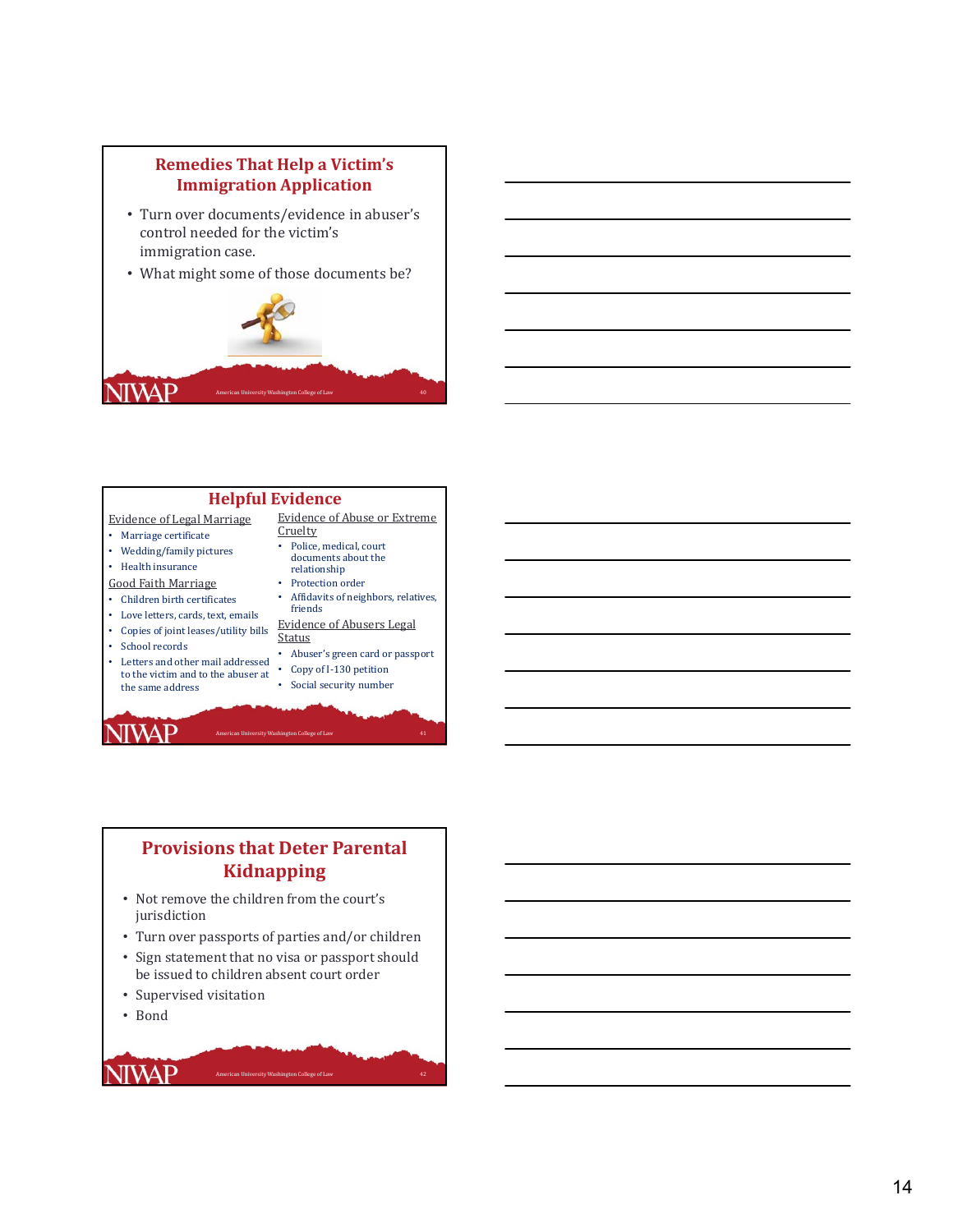# **Important Economic Provisions**

- Maintain medical, car, house insurance, mortgage, rent, utility and/or debt payments
- Child support and spousal support
- Enforce Affidavit of Support
- Injunctions against third party institutions not to respond to acts by the abuser that would harm her (banks, retirement funds, utility companies)

American University Washington College of Law 43

# **Important Economic Provisions**

- Maintain and/or pay for health care for victim and children
- Provide one time emergency monetary relief
	- Money to repair locks or broken windows  $-$  Obtain an unlisted telephone number
	- Relocation assistance
- Pay house insurance, mortgage, rent, utility and/or debt payments
- Taxes

**NIWAP** 

**JIVAP** 

- Turn over income tax statements
- Respondent ordered to pay victim  $\frac{1}{2}$  of refund
- Victim named trustee for receipt of tax return funds
- Respondent ordered to sign over check
- Victim awarded exclusive right to claim children as tax exemptions

american of the University Washington College of Law 44 and 200 and 200 and 200 and 200 and 200 and 200 and 20

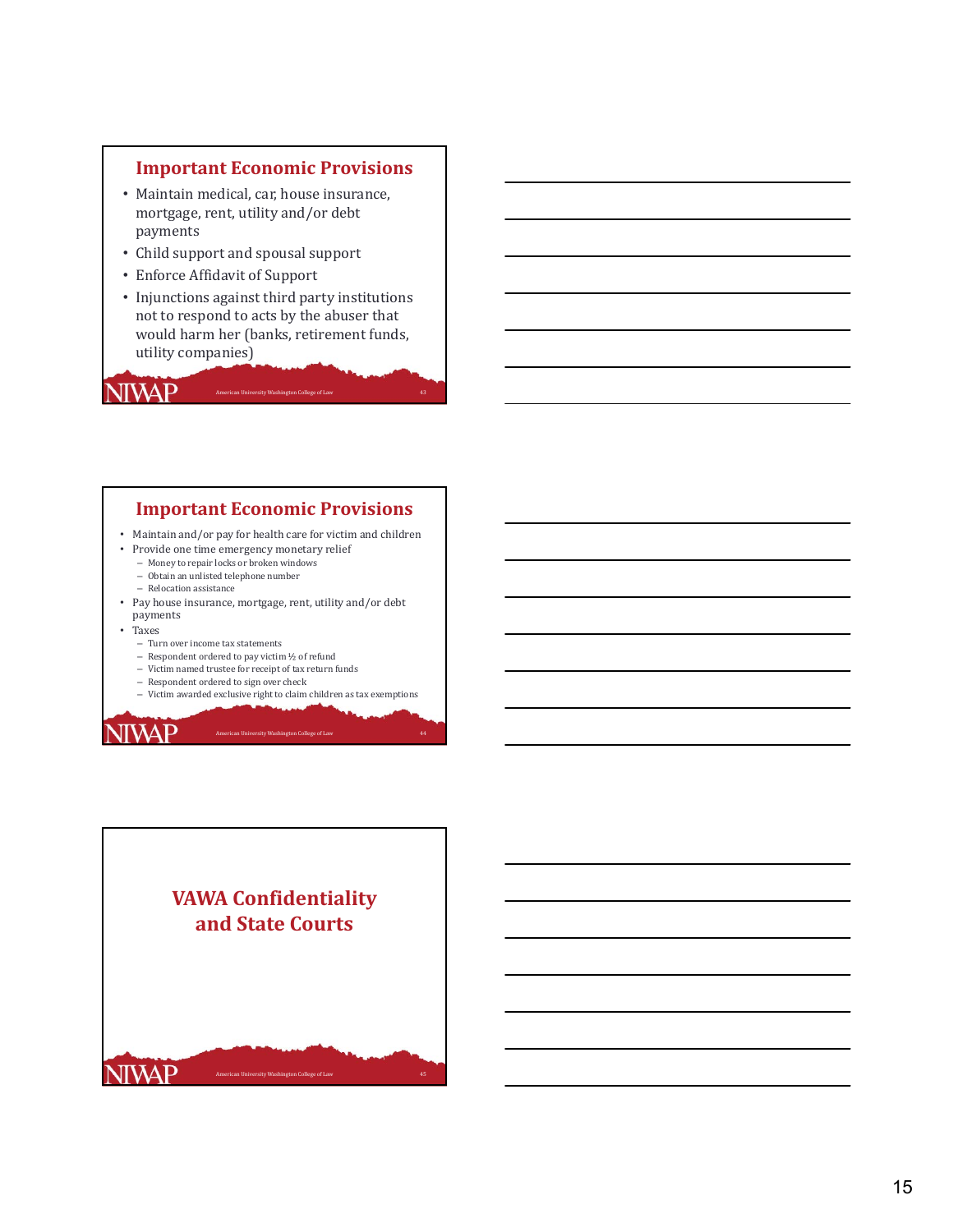# **VAWA Confidentiality Prongs**

- **Abuser ‐Provided Information:** DHS, DOJ and the State Department are barred from taking action against a victim based *solely* upon information provided by abusers and crime perpetrators (their family members or associates)
- Location Prohibitions: Enforcement of location prohibitions unless comply with specific statutory and policy safeguards
- Non-Disclosure: Unless one of the enumerated exceptions apply, DHS, DOJ and the State Department cannot disclose VAWA information to anyone
	- VAWA self‐petitioners, VAWA cancellation/suspension, T visa, U visa, Battered Spouse Waiver, Abused Visa Holder Spouses

American University Washington College of Law 46

# JIWAP



### **Why is VAWA Confidentiality Important for State Courts?**

- Prohibited enforcement locations include courthouses in connection with any:
	- Protection order case, child custody case, civil or criminal case involving or related to domestic violence, sexual assault, trafficking, stalking

American University Washington College of Law 48

• New ICE courthouse enforcement policy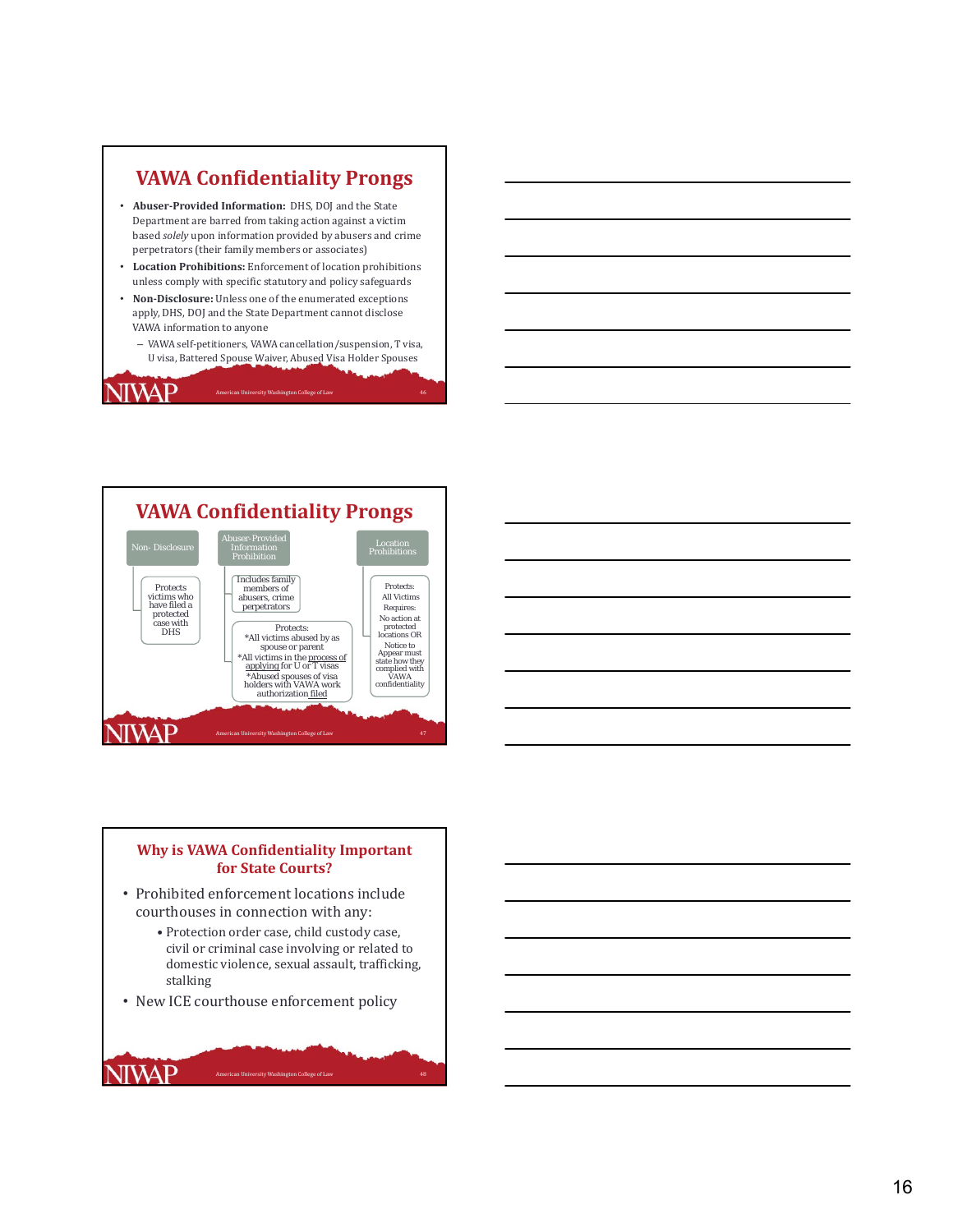### **January 2018 ICE Courthouse Enforcement Policy: Targeted Immigrant Limitation** • Civil immigration enforcement at courthouses will only occur when - ICE officers have information that leads them to believe that a targeted immigrant will be present at a courthouse • To be targeted an immigrant must  $-$  Have criminal conviction(s) - Be gang members  $-$  Be a threat to national security or public safety

- Have been ordered removed and failed to depart, or
- Have re-entered the country illegally after being removed

American University Washington College of Law 49

# **Why is VAWA Confidentiality Important for State Courts?**

- Perpetrators are using state court discovery to obtain federal VAWA confidentiality protected information that
	- DHS will not release

JIWAP

**NIVAP** 

- Cannot be released under federal law
- Confidentiality protections apply to family, civil and criminal court discovery

ersity Washington College of Law

# **Disclosure Limitations**

- All DHS instruction 002-02-001
	- Law enforcement exception limited
	- Only "in a manner that protects the confidentiality of such information"
	- "Please note, defense counsel in state cases may sometimes attempt to make the entire A-file discoverable; however the entire file is not discoverable in its entirety under this exception"
- $\cdot$  8 C.F.R. 214.14 (3)(2)

**NIVAP** 

– "Agencies receiving information under this section, whether governmental or non-governmental, are bound by the confidentiality provisions and other restrictions<br>set out in 8 U.S.C. 1367"

.<br>Animaton College of Lay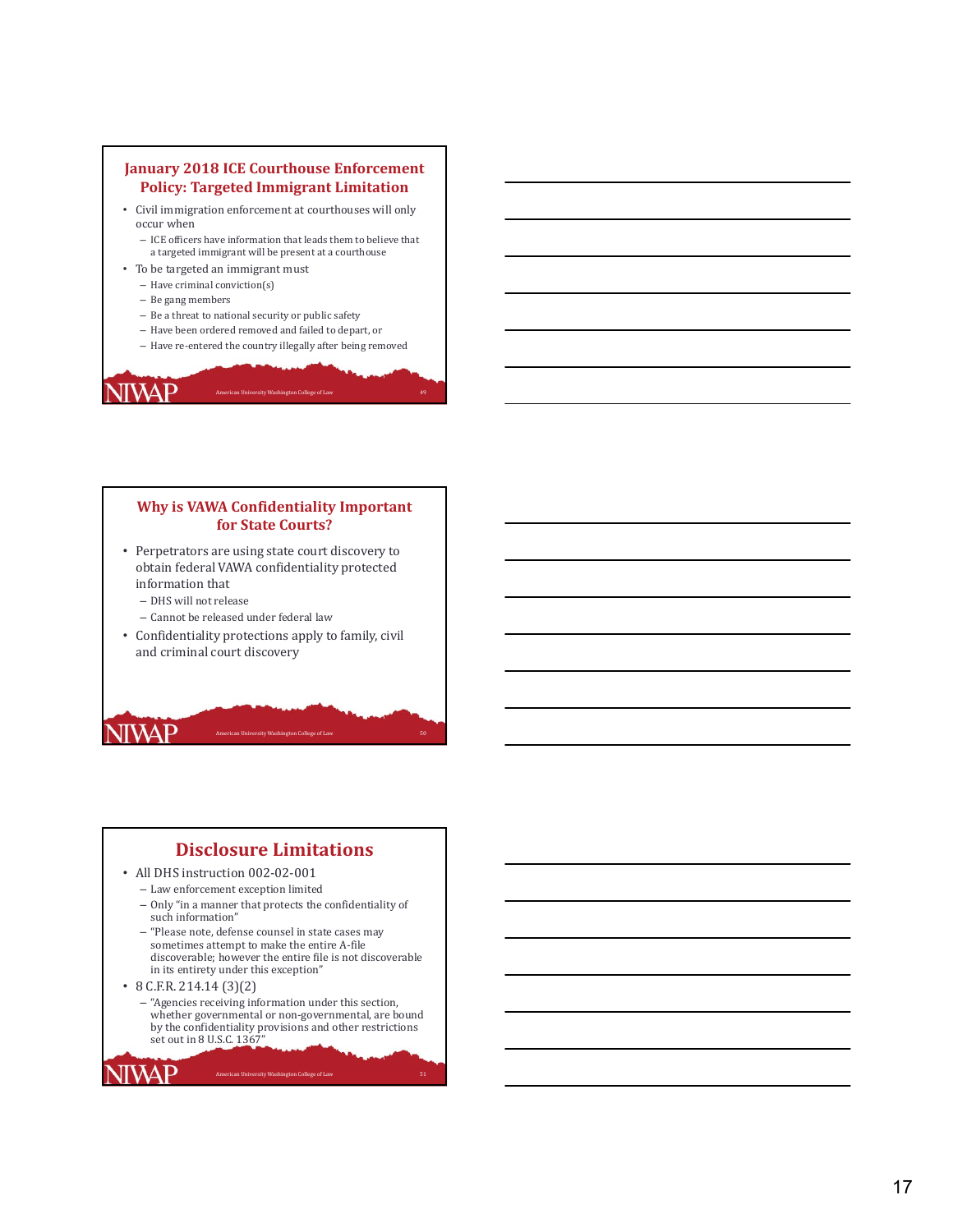### **Demaj v Sakaj (D. Conn, 2012) –U Visa Case**

- Although relevant to credibility and impeachment
- Family court discovery barred as contrary to VAWA
	- confidentiality purpose --

JIWAP

**NIVAP** 

**NIVAP** 

- Prevent disclosure of documents & information in a protected case file to alleged criminals
- Stop perpetrator's actions to interfere with  $\&$  undermine a victim's immigration case
- Seeking to obtain protected information through discovery in a custody case = interference with the victim's immigration case barred by the federal statute
- VAWA confidentiality applies to protect the case file contents, including in cases when
	- the victim discloses in state court that DHS has approved her protected immigration case

American University Washington College of Law 52 (1996) 1996 1997 1998 1998 1999 1998 1999 1999 199

### *Hawke v. Dep't of Homeland Security* **(N.D. CA, 2008) – VAWA Self‐Petition Case**

- VAWA Confidentiality Protects cases: • All cases unless denied on the merits
- Judicial exception applies to appeals of victim's immigration case
	- Does not apply to civil or criminal court proceedings
- 6<sup>th</sup> Amendment right to compulsory process does not permit access to absolutely privileged information
- "primary purposes of the VAWA confidentiality provision, namely *to prohibit disclosure of confidential application materials* to the accused batterer"

American University Washington College of Law

### **State v. Marroquin ‐Aldana 2014 ME 47, ¶ 20, 89 A.3d 519, 525**

- "insufficient justification" to disclose additional documentation when the defense had the certification form
- Provided defense opportunity to cross-examine victim and call credibility into question
- Court noted the "high level of protection" given to documents filed with immigration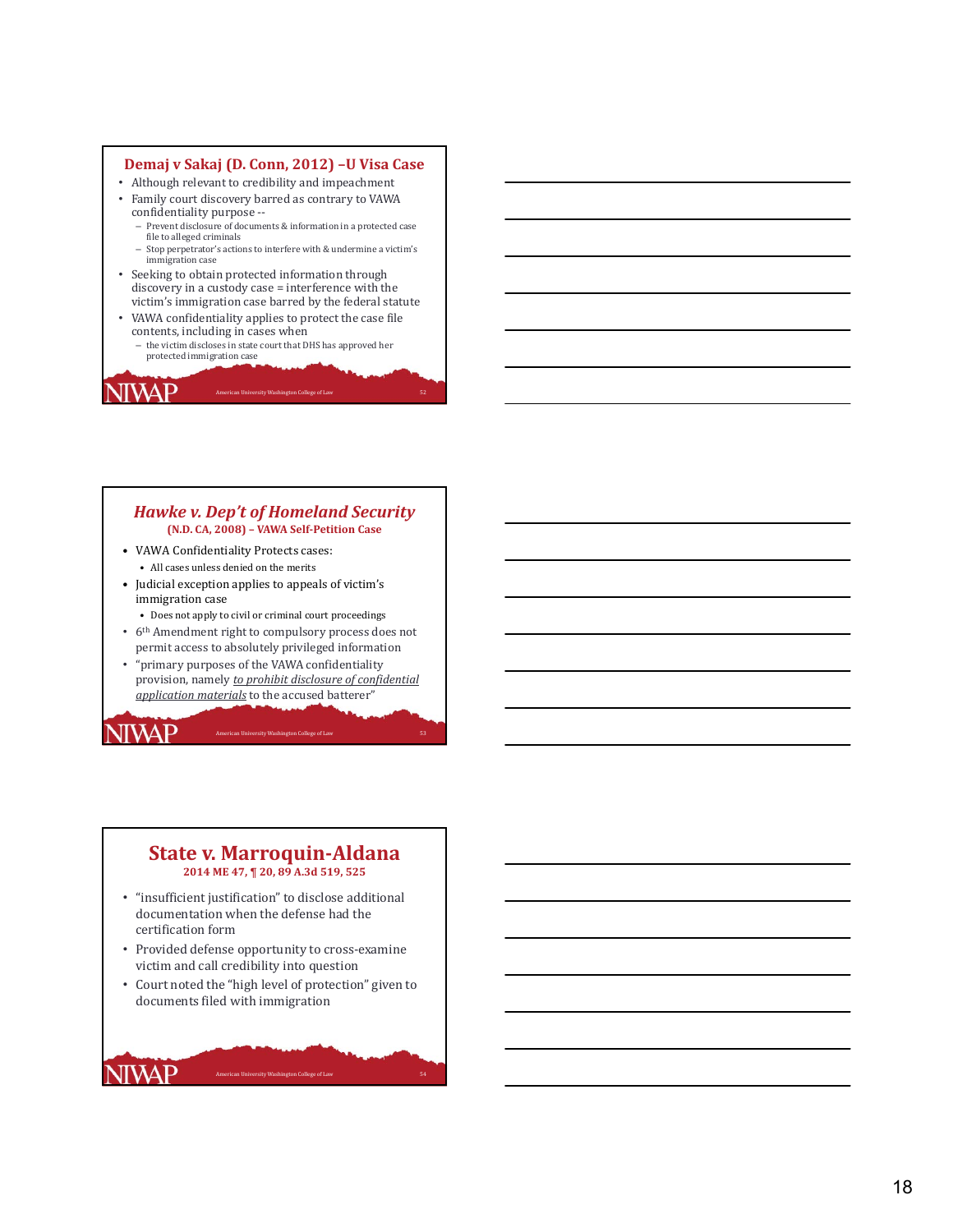### **People v. Alvarez Alvarez**

**No. G047701, 2014 WL 1813302, at \*5 (Cal. Ct. App. May 7, 2014), review denied (July 16, 2014)**

- "The visa was a tangential, collateral issue, and allowing evidence about it invited speculation about the legal status ... which was completely irrelevant to this case."
- The trial court was well within its discretion in excluding reference to the U visa

American University Washington College of Law 55 and 10 million 10 million 10 million 10 million 10 million 10

# **Bench Cards**

- Immigrants and protection orders
- Public benefits and services
- Immigration rights of crime victims
- Custody issues and immigrants
- Economic options

**NIVAP** 

**NIVAP** 

**NIVAP** 

• VAWA confidentiality

# **Resources for Courts**

**American University Washington College of Law** 

- U Visa Certification Toolkit
- Visa chart by immigration status
	- –Who can sponsor children
	- –Work authorization
	- –Benefits access
- Legal and social science bibliographies